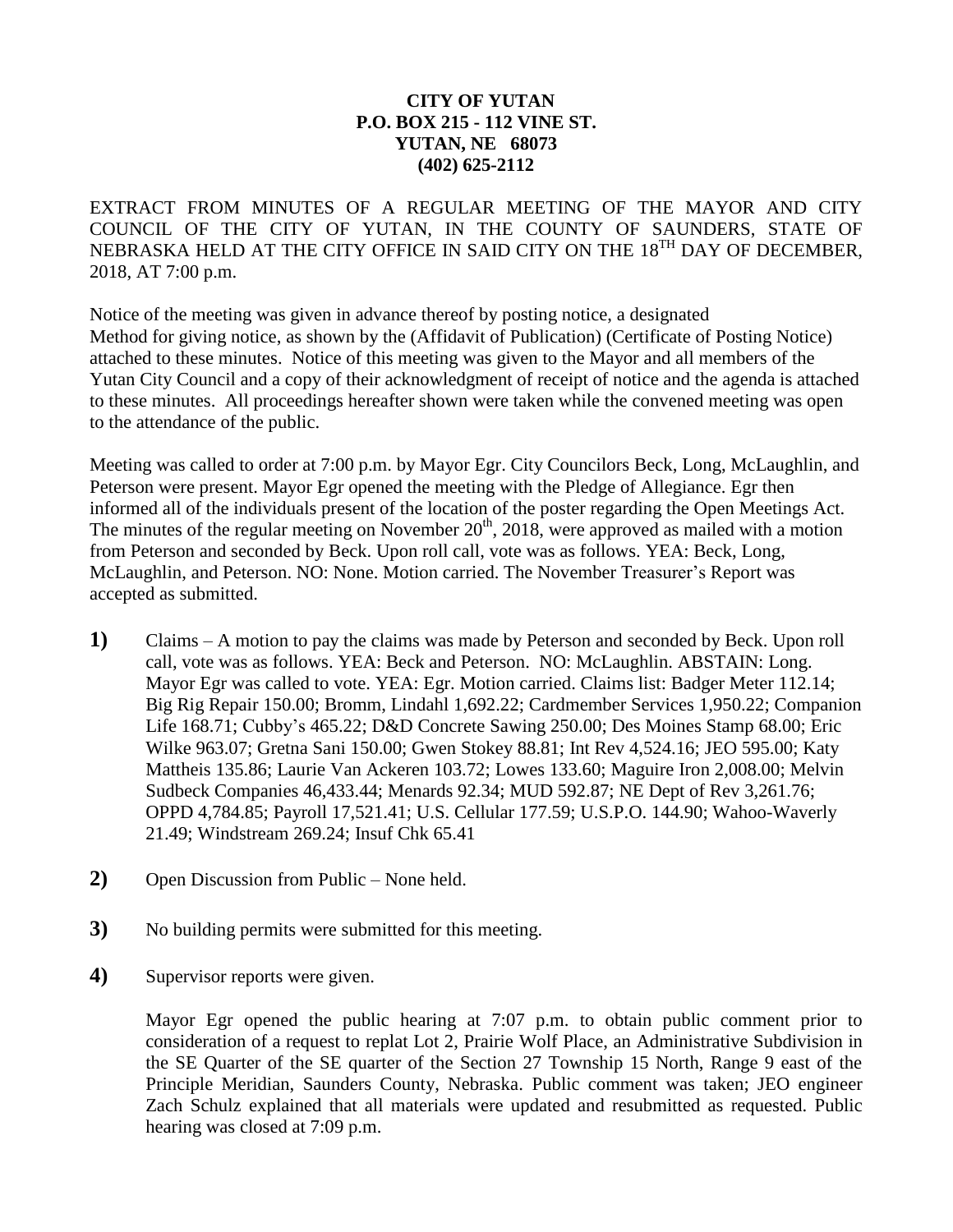- **5)** A motion to accept the Planning Commission's recommendation was made by McLaughlin and seconded by Long. Upon roll call, vote was as follows. YEA: Beck, Long, McLaughlin, and Peterson. NO: None. Motion carried.
- **6)** Engineer Zach Schulz explained the criteria for granting the replat with a waiver to preclude the requirement to tie on to city-provided utilities, per the proposed subdivision agreement for this property. Per Section 8.01 of the City's Subdivision Regulations, he explained that there must be unique circumstances, reasonable and acceptable development in spite of the waived requirements being requested, and lack of detrimental repercussions to the public or adjacent properties. He stated that, as the city's engineer, he feels these criteria have been met but encouraged the council to discuss the specific circumstances of this particular replat. Such discussion was held. A motion to approve application for replat of Lot 2, Prairie Wolf Place, an Administrative Subdivision in the SE Quarter of the SE quarter of the Section 27 Township 15 North, Range 9 east of the Principle Meridian, Saunders County, Nebraska as requested with the aforementioned waiver was made by Long and seconded by Beck. Upon roll call, vote was as follows. YEA: Beck, Long, McLaughlin, and Peterson. NO: None. Motion carried.
- **7) ORDINANCE 740 - AN ORDINANCE OF THE CITY OF YUTAN, SAUNDERS COUNTY, NEBRASKA, TO AMEND CHAPTER 3 OF THE MUNICIPAL CODE FOR THE PURPOSE OF REGULATING EXCESSIVE NOISE IN THE MUNICIPALITY;** A motion to approve second reading was made by Long and seconded by Peterson. Upon roll call, vote was as follows. YEA: Long, Beck, McLaughlin, and Peterson. NO: None. Motion carried.
- **8)** Zach Schulz, an engineer with JEO, was in attendance to explain Change Order #1 for the 2018 County Road 5 Water Main Extension Project. There will be no change to the timeframe listed in the contract, but there was a deduction in the overall price of the project. A motion to approve Change Order #1 was made by McLaughlin and seconded by Peterson. Upon roll call, vote was as follows. YEA: Long, Beck, McLaughlin, and Peterson. NO: None. Motion carried.
- **9)** Zach Schulz also presented Pay Application #1 for the 2018 County Road 5 Water Main Extension Project. The contractor is requesting \$46,433.44 as payment for what has been installed at this time. A motion to authorize payment per Pay Application #1 was made by Peterson and seconded by Long. Upon roll call, vote was as follows. YEA: Long, Beck, McLaughlin, and Peterson. NO: None. Motion carried.
- **10) ORDINANCE NO. 743AN ORDINANCE OF THE CITY OF YUTAN, SAUNDERS COUNTY, NEBRASKA, TO PROVIDE FOR THE WAGES AND SALARIES OF CERTAIN OFFICERS, APPOINTEES, AND EMPLOYEES OF THE CITY OF YUTAN, NEBRASKA;** Mayor Egr informed the council that the applicant he would like to hire is a relative of his, and she is requesting \$20/hr to take the position. He explained that this would be an interim position until a long-term solution for the Clerk-Treasurer's absence can be worked out. They decided to change the salary range for part-time office personnel and deputy city clerk from \$10.00-15.00/hr to \$10.00-20.00/hr. Councilor Long emphasized that he would like the council to revisit this matter at next month's meeting to discuss raises for the other city employees. A motion to waive the three readings of Ordinance #743 with the aforementioned changes was made by Long and seconded by Beck. Upon roll call, vote was as follows. YEA: Long, Beck, McLaughlin, and Peterson. NO: None. Motion carried. A motion to approve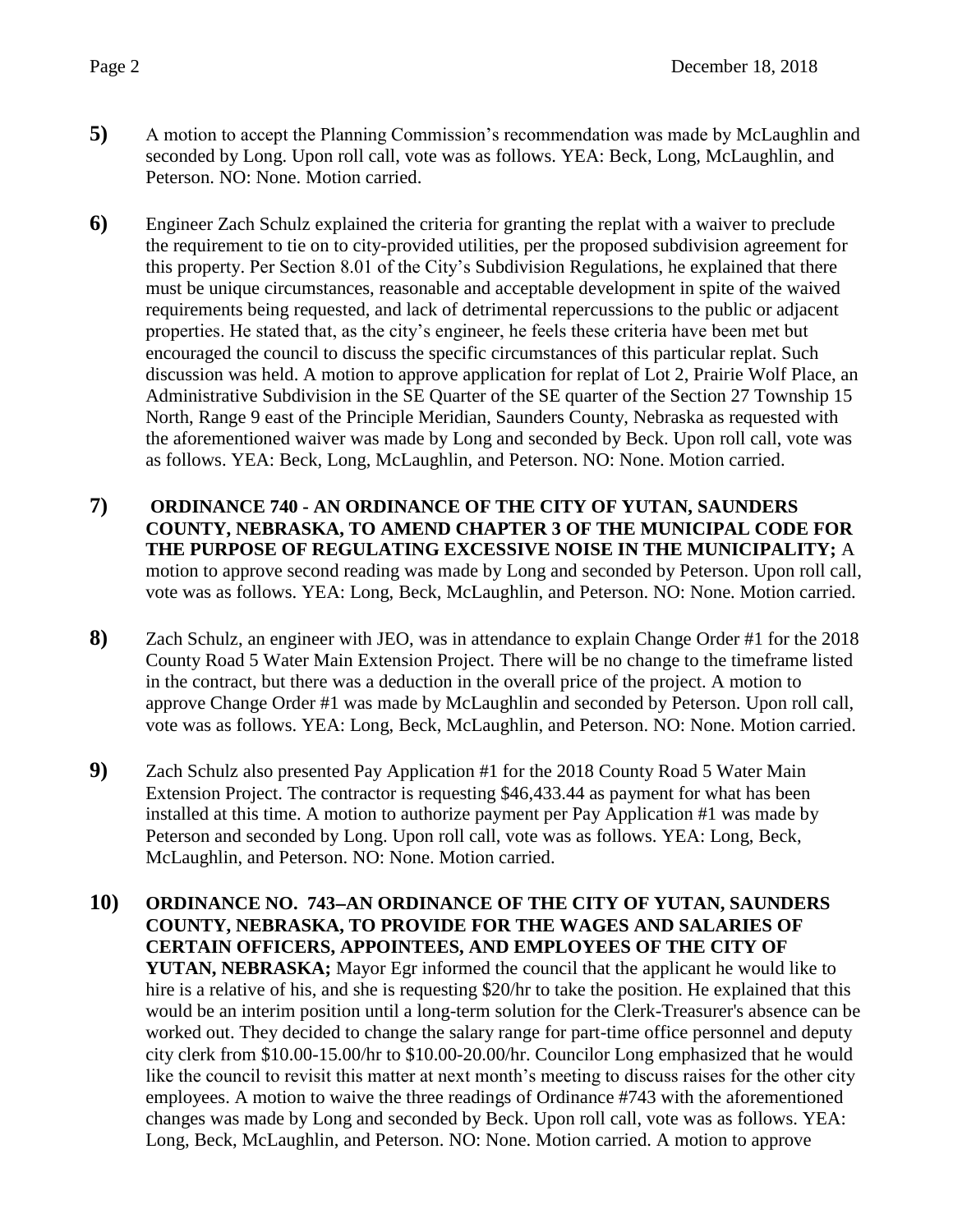Ordinance #743, with the intention of reviewing it again in January, was made by Long and seconded by Beck. Upon roll call, vote was as follows. YEA: Long, Beck, McLaughlin, and Peterson. NO: None. Motion carried.

- **11)** Councilor McLaughlin made a motion to table this item until an agreement is drafted by the fire department's attorney, but there was no second to his motion. Discussion was held on different aspects that would need to appear in the contract, including a right to terminate agreement at any time, due to the city's potential need to use the location as a mitigation site. They discussed parking concerns and how the site would be set up; Matt Thompson explained there would be no parking on the road, which was the primary concern. Councilor Beck asked whether the fire department was satisfied with the location proposed and was informed by Thompson that the fire department was. Mayor Egr stated that the city's attorney didn't foresee any issues with this plan thus far but that the attorneys will need to review any contract that is drawn up.
- **12)** Councilor Long explained that Paul Rupp approached city personnel regarding the tennis court's current state of disrepair with a proposal to replace it with a baseball field. Councilor Long explained that the heavy use of city baseball fields makes scheduling games and practices difficult. He would like to be back at the next meeting with Paul Rupp with more specifics on how to make this transition and an estimate on the overall cost. Councilor McLaughlin expressed concern that this was not a budgeted project. Councilor Peterson requested the City Clerk-Treasurer look grant opportunities for this project.
- **13)** A motion to authorize the annual contribution to eligible employees' individual retirement accounts with the December 31st payroll was made by Peterson and seconded by Long. Upon roll call, vote was as follows. YEA: Long, Beck, McLaughlin, and Peterson. NO: None. Motion carried.
- **14)** It was decided that this item would be discussed at a later date, after the council had sufficient time to review resumes.
- **15)** Council discussions: Councilor Long was thanked for his many years of dedicated service to the City of Yutan.

Meeting adjourned at 7:54 p.m.

## **Reorganization meeting was opened by Mayor Egr at 7:54 p.m.**

- **1)** Mayor Egr, Councilor Beck, and Councilor Thompson took their oaths of office.
- **2)** A motion to elect Jim McLaughlin as City Council President was made by Peterson and seconded by Thompson. Upon roll call, vote was as follows. YEA: Thompson, Beck, McLaughlin, and Peterson. NO: None. Motion carried.
- **3)** A motion to approve the Mayor's appointments of Katy Mattheis as City Clerk-Treasurer and TIF Administrator, Tim Hannan as Police Chief, Eric Wilke as Utility Superintendent and Building Inspector, and Curtis Bromm of Bromm, Lindahl, Freeman-Caddy, & Lausterer as City Attorney was made by McLaughlin and seconded by Peterson. Upon roll call, vote was as